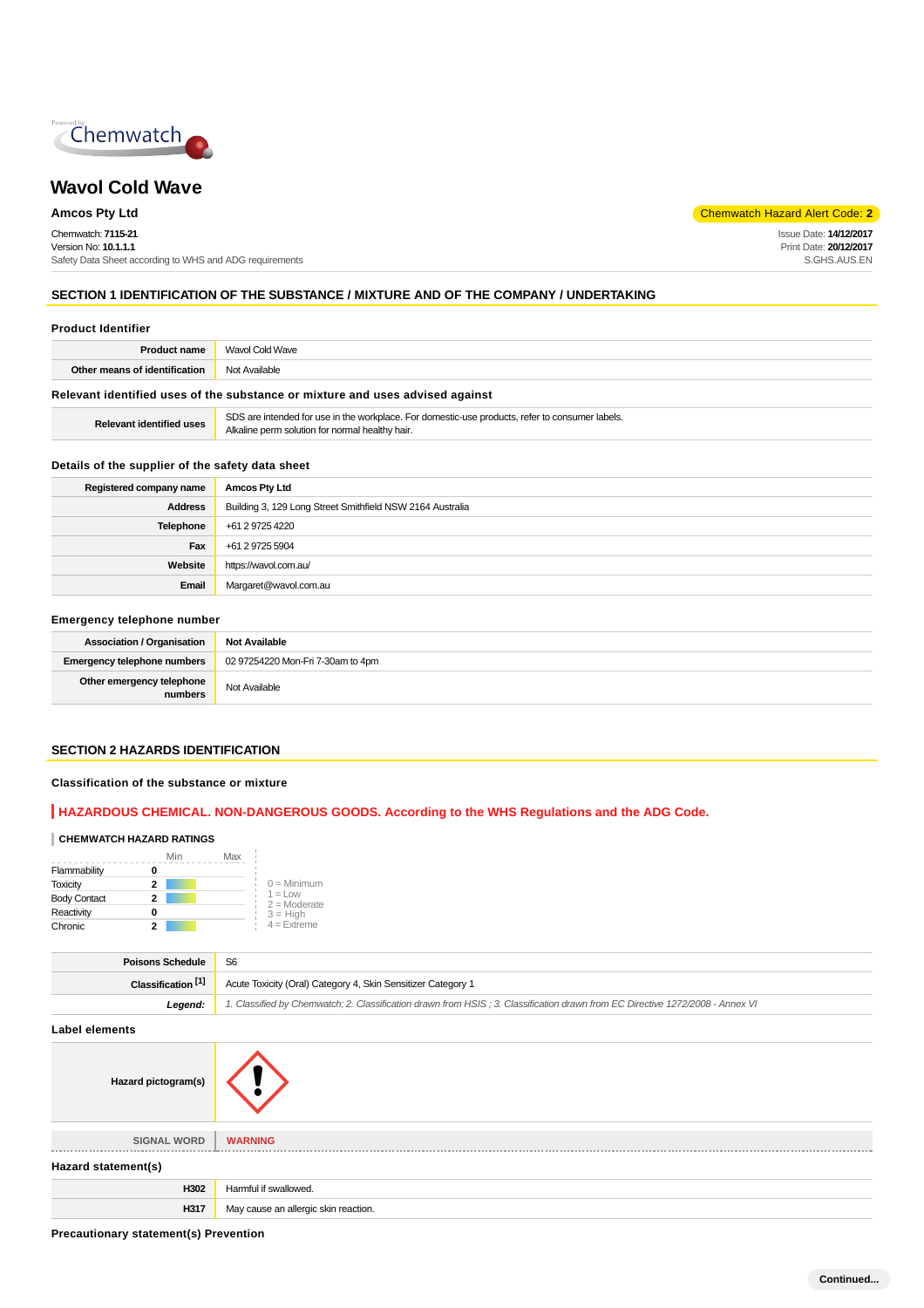| P <sub>280</sub>                                                               | Wear protective gloves/protective clothing/eye protection/face protection. |  |
|--------------------------------------------------------------------------------|----------------------------------------------------------------------------|--|
| P <sub>261</sub>                                                               | Avoid breathing mist/vapours/spray.                                        |  |
| <b>P270</b><br>Do not eat, drink or smoke when using this product.             |                                                                            |  |
| Contaminated work clothing should not be allowed out of the workplace.<br>P272 |                                                                            |  |

#### **Precautionary statement(s) Response**

| P363      | Wash contaminated clothing before reuse.                                   |  |
|-----------|----------------------------------------------------------------------------|--|
| P302+P352 | IF ON SKIN: Wash with plenty of soap and water.                            |  |
| P333+P313 | If skin irritation or rash occurs: Get medical advice/attention.           |  |
| P301+P312 | IF SWALLOWED: Call a POISON CENTER or doctor/physician if you feel unwell. |  |

#### **Precautionary statement(s) Storage**

Not Applicable

#### **Precautionary statement(s) Disposal**

| P501 | $\sim$<br>Dispose of contents/container in accordance with local regulations. |
|------|-------------------------------------------------------------------------------|
|------|-------------------------------------------------------------------------------|

### **SECTION 3 COMPOSITION / INFORMATION ON INGREDIENTS**

#### **Substances**

See section below for composition of Mixtures

#### **Mixtures**

| <b>CAS No</b> | %[weight] | Name                                       |
|---------------|-----------|--------------------------------------------|
| 5421-46-5     | 1-19      | ammonium thioglycolate                     |
| 141-43-5      | $1 - 10$  | monoethanolamine                           |
| Not Available | 30-60     | Ingredients determined not to be hazardous |

### **SECTION 4 FIRST AID MEASURES**

#### **Description of first aid measures**

| <b>Eye Contact</b>  | $\blacktriangleright$ If in eyes, hold eyelids apart and flush the eye continuously with running water.<br>► Continue flushing until advised to stop by the Poisons Information Centre or a doctor, or for at least 15 minutes.<br>Ensure complete irrigation of the eye by keeping eyelids apart and away from eye and moving the eyelids by occasionally lifting the upper and lower lids.<br>▶ Seek medical attention without delay; if pain persists or recurs seek medical attention.<br>▶ Removal of contact lenses after an eye injury should only be undertaken by skilled personnel.                                                                                                                                                                                                                                                                                                                                                                                                                                                                                                                                                                                                                                              |
|---------------------|--------------------------------------------------------------------------------------------------------------------------------------------------------------------------------------------------------------------------------------------------------------------------------------------------------------------------------------------------------------------------------------------------------------------------------------------------------------------------------------------------------------------------------------------------------------------------------------------------------------------------------------------------------------------------------------------------------------------------------------------------------------------------------------------------------------------------------------------------------------------------------------------------------------------------------------------------------------------------------------------------------------------------------------------------------------------------------------------------------------------------------------------------------------------------------------------------------------------------------------------|
| <b>Skin Contact</b> | If skin contact occurs:<br>Inmediately remove all contaminated clothing, including footwear.<br>Flush skin and hair with running water (and soap if available).<br>Seek medical attention in event of irritation.                                                                                                                                                                                                                                                                                                                                                                                                                                                                                                                                                                                                                                                                                                                                                                                                                                                                                                                                                                                                                          |
| Inhalation          | If fumes, aerosols or combustion products are inhaled remove from contaminated area.<br>• Other measures are usually unnecessary.                                                                                                                                                                                                                                                                                                                                                                                                                                                                                                                                                                                                                                                                                                                                                                                                                                                                                                                                                                                                                                                                                                          |
| Ingestion           | F IF SWALLOWED, REFER FOR MEDICAL ATTENTION, WHERE POSSIBLE, WITHOUT DELAY.<br>For advice, contact a Poisons Information Centre or a doctor.<br>• Urgent hospital treatment is likely to be needed.<br>In the mean time, qualified first-aid personnel should treat the patient following observation and employing supportive measures as indicated by the<br>patient's condition.<br>If the services of a medical officer or medical doctor are readily available, the patient should be placed in his/her care and a copy of the SDS should be<br>provided. Further action will be the responsibility of the medical specialist.<br>F If medical attention is not available on the worksite or surroundings send the patient to a hospital together with a copy of the SDS.<br>Where medical attention is not immediately available or where the patient is more than 15 minutes from a hospital or unless instructed<br>otherwise:<br>INDUCE vomiting with fingers down the back of the throat, ONLY IF CONSCIOUS. Lean patient forward or place on left side (head-down position, if<br>possible) to maintain open airway and prevent aspiration.<br><b>NOTE:</b> Wear a protective glove when inducing vomiting by mechanical means. |

**Indication of any immediate medical attention and special treatment needed**

Treat symptomatically.

### **SECTION 5 FIREFIGHTING MEASURES**

#### **Extinguishing media**

The product contains a substantial proportion of water, therefore there are no restrictions on the type of extinguishing media which may be used. Choice of extinguishing media should take into account surrounding areas.

Though the material is non-combustible, evaporation of water from the mixture, caused by the heat of nearby fire, may produce floating layers of combustible substances. In such an event consider:

 $\cdot$  foam.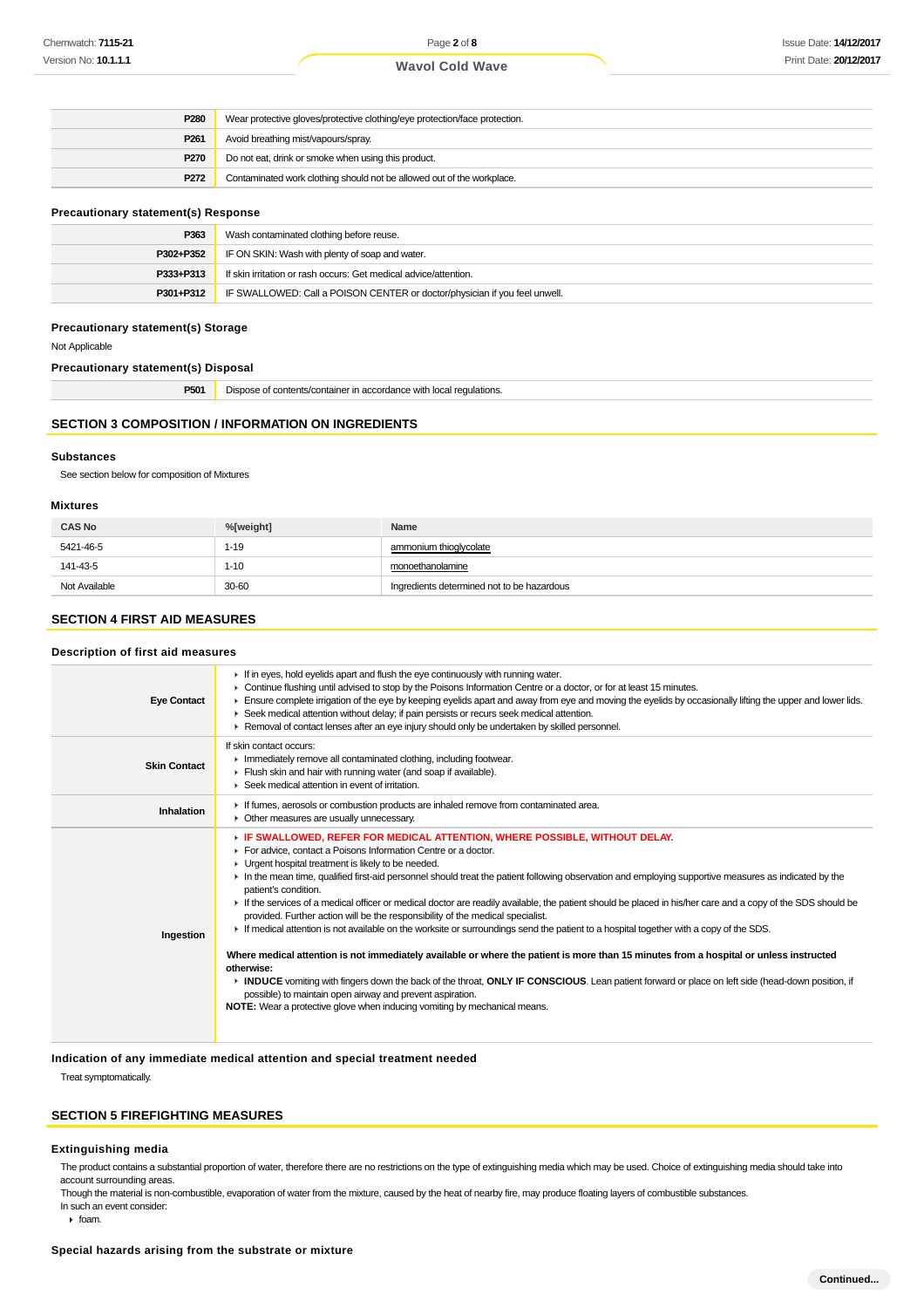| <b>Fire Incompatibility</b>    | None known.                                                                                                                                                                                                                                                                                                                                                                                                                                                                                                                                            |
|--------------------------------|--------------------------------------------------------------------------------------------------------------------------------------------------------------------------------------------------------------------------------------------------------------------------------------------------------------------------------------------------------------------------------------------------------------------------------------------------------------------------------------------------------------------------------------------------------|
| <b>Advice for firefighters</b> |                                                                                                                                                                                                                                                                                                                                                                                                                                                                                                                                                        |
| <b>Fire Fighting</b>           | Alert Fire Brigade and tell them location and nature of hazard.<br>▶ Wear breathing apparatus plus protective gloves in the event of a fire.<br>Prevent, by any means available, spillage from entering drains or water courses.<br>▶ Use fire fighting procedures suitable for surrounding area.                                                                                                                                                                                                                                                      |
| <b>Fire/Explosion Hazard</b>   | The material is not readily combustible under normal conditions.<br>► However, it will break down under fire conditions and the organic component may burn.<br>Not considered to be a significant fire risk.<br>Heat may cause expansion or decomposition with violent rupture of containers.<br>Decomposes on heating and produces toxic fumes of:<br>carbon dioxide (CO2)<br>nitrogen oxides (NOx)<br>sulfur oxides (SOx)<br>other pyrolysis products typical of burning organic material.<br>May emit poisonous fumes.<br>May emit corrosive fumes. |
| <b>HAZCHEM</b>                 | Not Applicable                                                                                                                                                                                                                                                                                                                                                                                                                                                                                                                                         |

### **SECTION 6 ACCIDENTAL RELEASE MEASURES**

### **Personal precautions, protective equipment and emergency procedures**

See section 8

#### **Environmental precautions**

See section 12

### **Methods and material for containment and cleaning up**

| <b>Minor Spills</b> | $\triangleright$ Clean up all spills immediately.<br>Avoid breathing vapours and contact with skin and eyes.<br>• Control personal contact with the substance, by using protective equipment.<br>• Contain and absorb spill with sand, earth, inert material or vermiculite. |
|---------------------|------------------------------------------------------------------------------------------------------------------------------------------------------------------------------------------------------------------------------------------------------------------------------|
| <b>Major Spills</b> | Moderate hazard.<br>$\blacktriangleright$ Clear area of personnel and move upwind.<br>Alert Fire Brigade and tell them location and nature of hazard.<br>• Wear breathing apparatus plus protective gloves.                                                                  |

Personal Protective Equipment advice is contained in Section 8 of the SDS.

### **SECTION 7 HANDLING AND STORAGE**

| Precautions for safe handling |                                                                                                                                                                                                                                                                                   |  |  |  |
|-------------------------------|-----------------------------------------------------------------------------------------------------------------------------------------------------------------------------------------------------------------------------------------------------------------------------------|--|--|--|
| Safe handling                 | <b>DO NOT</b> allow clothing wet with material to stay in contact with skin<br>Avoid all personal contact, including inhalation.<br>▶ Wear protective clothing when risk of exposure occurs.<br>▶ Use in a well-ventilated area.<br>▶ Prevent concentration in hollows and sumps. |  |  |  |
| Other information             | Store in original containers.<br>▶ Keep containers securely sealed.<br>Store in a cool, dry, well-ventilated area.<br>Store away from incompatible materials and foodstuff containers.                                                                                            |  |  |  |

### **Conditions for safe storage, including any incompatibilities**

| Suitable container      | • Polyethylene or polypropylene container.<br>• Packing as recommended by manufacturer.<br>• Check all containers are clearly labelled and free from leaks. |
|-------------------------|-------------------------------------------------------------------------------------------------------------------------------------------------------------|
| Storage incompatibility | Avoid strong acids, acid chlorides, acid anhydrides and chloroformates.                                                                                     |

## **SECTION 8 EXPOSURE CONTROLS / PERSONAL PROTECTION**

### **Control parameters**

### **OCCUPATIONAL EXPOSURE LIMITS (OEL)**

### **INGREDIENT DATA**

| Source                       | Ingredient           | <b>Material name</b> | <b>TWA</b>        | <b>STEL</b>                                        | Peak          | <b>Notes</b>  |
|------------------------------|----------------------|----------------------|-------------------|----------------------------------------------------|---------------|---------------|
| Australia Exposure Standards | monoethanolamine     | Ethanolamine         | 7.5 mg/m3 / 3 ppm | $15 \,\mathrm{mag/m}$ $\frac{3}{6} \,\mathrm{ppm}$ | Not Available | Not Available |
| <b>EMERGENCY LIMITS</b>      |                      |                      |                   |                                                    |               |               |
| Ingredient                   | <b>Material name</b> |                      | TEEL-1            | TEEL-2                                             | TEEL-3        |               |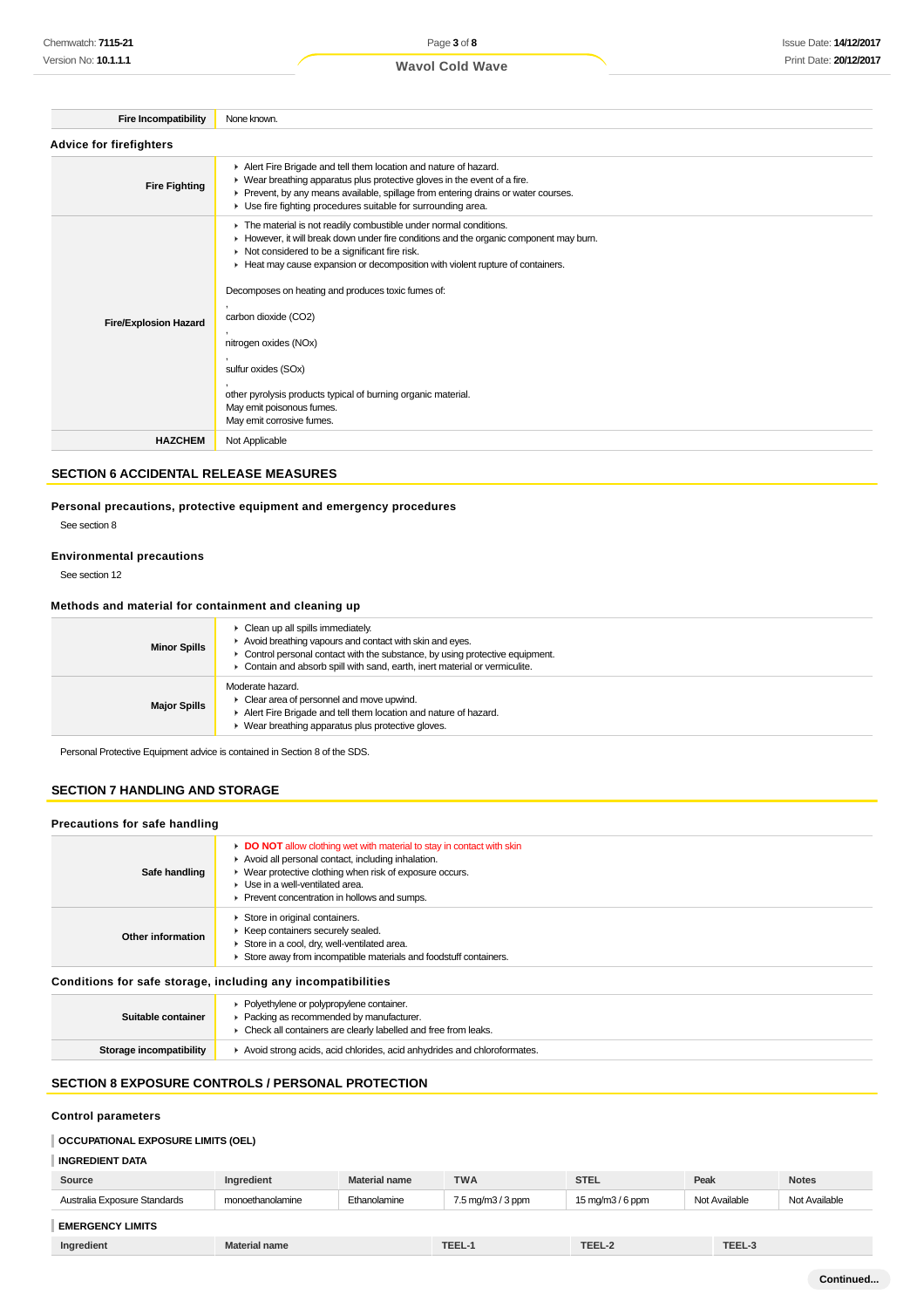| monoethanolamine                              | Ethanolamine         | 6 ppm |               | 170 ppm             | 1,000 ppm |
|-----------------------------------------------|----------------------|-------|---------------|---------------------|-----------|
| Ingredient                                    | <b>Original IDLH</b> |       |               | <b>Revised IDLH</b> |           |
| ammonium thioglycolate                        | Not Available        |       | Not Available |                     |           |
| monoethanolamine                              | 30 ppm               |       | Not Available |                     |           |
| Ingredients determined not to be<br>hazardous | Not Available        |       |               | Not Available       |           |

#### **Exposure controls**

| Appropriate engineering<br>controls | Engineering controls are used to remove a hazard or place a barrier between the worker and the hazard. Well-designed engineering controls can be<br>highly effective in protecting workers and will typically be independent of worker interactions to provide this high level of protection.<br>The basic types of engineering controls are:<br>Process controls which involve changing the way a job activity or process is done to reduce the risk.<br>Enclosure and/or isolation of emission source which keeps a selected hazard "physically" away from the worker and ventilation that strategically "adds" and<br>"removes" air in the work environment.                                                                                                                                                                                                                                                                                                                                                       |
|-------------------------------------|-----------------------------------------------------------------------------------------------------------------------------------------------------------------------------------------------------------------------------------------------------------------------------------------------------------------------------------------------------------------------------------------------------------------------------------------------------------------------------------------------------------------------------------------------------------------------------------------------------------------------------------------------------------------------------------------------------------------------------------------------------------------------------------------------------------------------------------------------------------------------------------------------------------------------------------------------------------------------------------------------------------------------|
| <b>Personal protection</b>          |                                                                                                                                                                                                                                                                                                                                                                                                                                                                                                                                                                                                                                                                                                                                                                                                                                                                                                                                                                                                                       |
| Eye and face protection             | Safety glasses with side shields.<br>Chemical goggles.<br>• Contact lenses may pose a special hazard; soft contact lenses may absorb and concentrate irritants. A written policy document, describing the wearing<br>of lenses or restrictions on use, should be created for each workplace or task.                                                                                                                                                                                                                                                                                                                                                                                                                                                                                                                                                                                                                                                                                                                  |
| <b>Skin protection</b>              | See Hand protection below                                                                                                                                                                                                                                                                                                                                                                                                                                                                                                                                                                                                                                                                                                                                                                                                                                                                                                                                                                                             |
| Hands/feet protection               | ▶ Wear chemical protective gloves, e.g. PVC.<br>▶ Wear safety footwear or safety gumboots, e.g. Rubber<br>NOTE:<br>F The material may produce skin sensitisation in predisposed individuals. Care must be taken, when removing gloves and other protective equipment, to<br>avoid all possible skin contact.<br>► Contaminated leather items, such as shoes, belts and watch-bands should be removed and destroyed.<br>The selection of suitable gloves does not only depend on the material, but also on further marks of quality which vary from manufacturer to manufacturer.<br>Where the chemical is a preparation of several substances, the resistance of the glove material can not be calculated in advance and has therefore to be<br>checked prior to the application.<br>The exact break through time for substances has to be obtained from the manufacturer of the protective gloves and has to be observed when making a final<br>choice.<br>Personal hygiene is a key element of effective hand care. |
| <b>Body protection</b>              | See Other protection below                                                                                                                                                                                                                                                                                                                                                                                                                                                                                                                                                                                                                                                                                                                                                                                                                                                                                                                                                                                            |
| Other protection                    | • Overalls.<br>P.V.C. apron.<br>▶ Barrier cream.                                                                                                                                                                                                                                                                                                                                                                                                                                                                                                                                                                                                                                                                                                                                                                                                                                                                                                                                                                      |
| <b>Thermal hazards</b>              | Not Available                                                                                                                                                                                                                                                                                                                                                                                                                                                                                                                                                                                                                                                                                                                                                                                                                                                                                                                                                                                                         |

#### **Recommended material(s)**

#### **GLOVE SELECTION INDEX**

Glove selection is based on a modified presentation of the:

 **"Forsberg Clothing Performance Index".**

The effect(s) of the following substance(s) are taken into account in the **computer-**

**generated** selection:

Wavol Cold Wave

| <b>Material</b>       | CPI |
|-----------------------|-----|
| <b>BUTYL</b>          | C   |
| <b>BUTYL/NEOPRENE</b> | C   |
| <b>HYPALON</b>        | C   |
| <b>NATURAL RUBBER</b> | C   |
| NATURAL+NEOPRENE      | C   |
| <b>NEOPRENE</b>       | C   |
| NEOPRENE/NATURAL      | C   |
| <b>NITRILE</b>        | C   |
| NITRILE+PVC           | C   |
| <b>PVA</b>            | C   |
| <b>PVC</b>            | C   |
| <b>VITON</b>          | C   |

\* CPI - Chemwatch Performance Index

A: Best Selection

B: Satisfactory; may degrade after 4 hours continuous immersion

C: Poor to Dangerous Choice for other than short term immersion **NOTE**: As a series of factors will influence the actual performance of the glove, a final

selection must be based on detailed observation. -

\* Where the glove is to be used on a short term, casual or infrequent basis, factors such as "feel" or convenience (e.g. disposability), may dictate a choice of gloves which might otherwise

#### **Respiratory protection**

Type ABK-P Filter of sufficient capacity. (AS/NZS 1716 & 1715, EN 143:2000 & 149:2001, ANSI Z88 or national equivalent)

Where the concentration of gas/particulates in the breathing zone, approaches or exceeds the "Exposure Standard" (or ES), respiratory protection is required.

Degree of protection varies with both face-piece and Class of filter; the nature of protection varies with Type of filter.

| <b>Required Minimum</b><br><b>Protection Factor</b> | Half-Face<br>Respirator | <b>Full-Face</b><br>Respirator      | <b>Powered Air</b><br>Respirator         |
|-----------------------------------------------------|-------------------------|-------------------------------------|------------------------------------------|
| up to $10 \times ES$                                | ABK-AUS P2              | ٠                                   | ABK-PAPR-AUS /<br>Class 1 P <sub>2</sub> |
| up to $50 \times ES$                                | -                       | ABK-AUS /<br>Class 1 P <sub>2</sub> | -                                        |
| up to $100 \times ES$                               |                         | <b>ARK-2 P2</b>                     | ARK-PAPR-2 P2 ^                          |

### ^ - Full-face

A(All classes) = Organic vapours, B AUS or B1 = Acid gasses, B2 = Acid gas or hydrogen cyanide(HCN), B3 = Acid gas or hydrogen cyanide(HCN), E = Sulfur dioxide(SO2), G = Agricultural chemicals, K = Ammonia(NH3), Hg = Mercury, NO = Oxides of nitrogen, MB = Methyl bromide, AX = Low boiling point organic compounds(below 65 degC)

Cartridge respirators should never be used for emergency ingress or in areas of unknown vapour concentrations or oxygen content. The wearer must be warned to leave the contaminated area immediately on detecting any odours through the respirator. The odour may indicate that the mask is not functioning properly, that the vapour concentration is too high, or that the mask is not properly fitted. Because of these limitations, only restricted use of cartridge respirators is considered appropriate.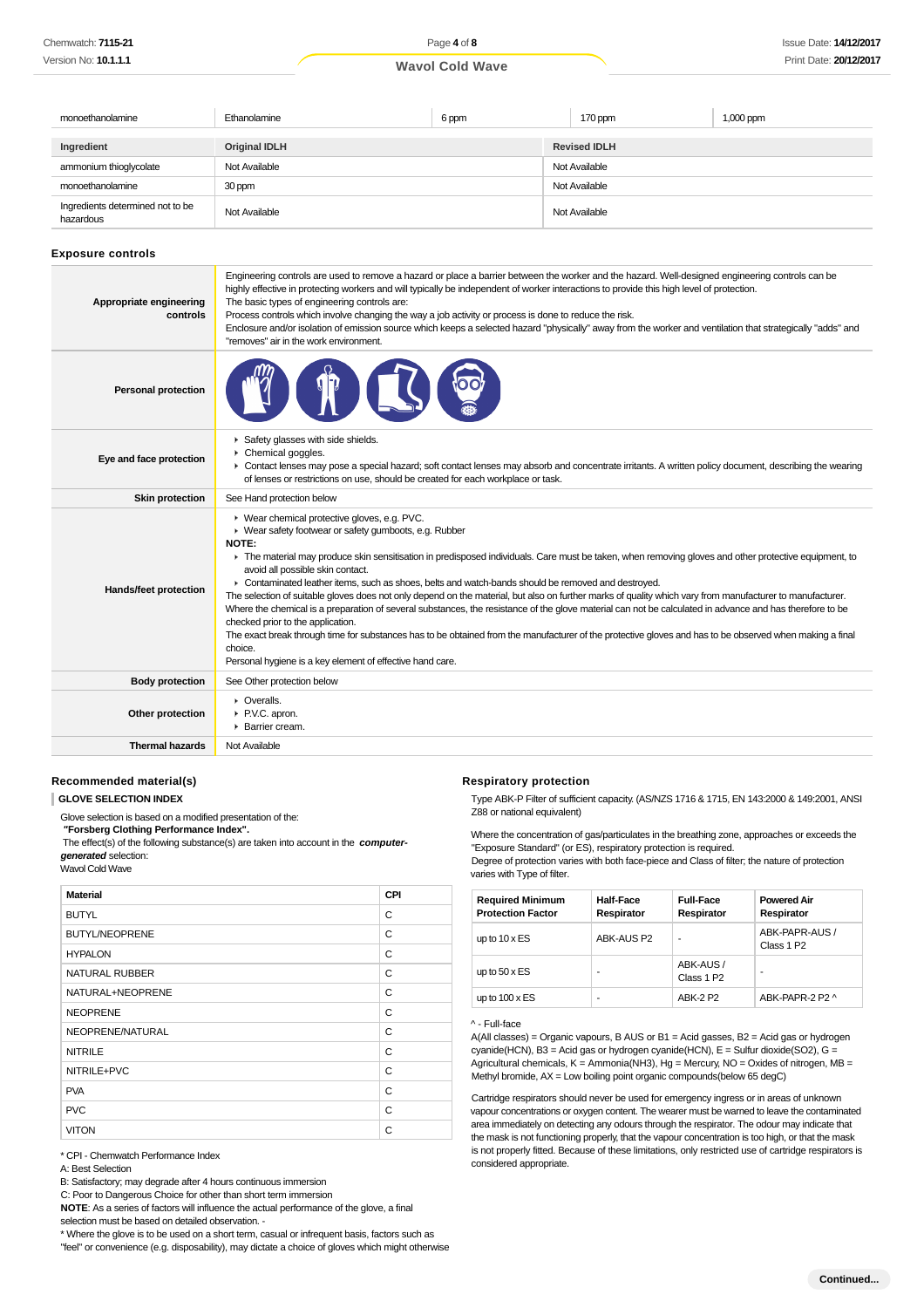be unsuitable following long-term or frequent use. A qualified practitioner should be consulted.

### **SECTION 9 PHYSICAL AND CHEMICAL PROPERTIES**

### **Information on basic physical and chemical properties**

**Appearance** Cloudy pink alkaline liquid with fruity perfume odour; mixes with water.

| <b>Physical state</b>                           | Liquid         | Relative density (Water = $1$ )            | $0.90 - 1.00$  |
|-------------------------------------------------|----------------|--------------------------------------------|----------------|
| Odour                                           | Not Available  | Partition coefficient n-octanol /<br>water | Not Available  |
| <b>Odour threshold</b>                          | Not Available  | Auto-ignition temperature (°C)             | Not Available  |
| pH (as supplied)                                | 9.7            | <b>Decomposition temperature</b>           | Not Available  |
| Melting point / freezing point<br>(°C)          | Not Applicable | Viscosity (cSt)                            | Not Available  |
| Initial boiling point and boiling<br>range (°C) | Not Available  | Molecular weight (g/mol)                   | Not Applicable |
| Flash point (°C)                                | Not Available  | <b>Taste</b>                               | Not Available  |
| <b>Evaporation rate</b>                         | Not Available  | <b>Explosive properties</b>                | Not Available  |
| Flammability                                    | Not Available  | <b>Oxidising properties</b>                | Not Available  |
| Upper Explosive Limit (%)                       | Not Available  | Surface Tension (dyn/cm or<br>$mN/m$ )     | Not Available  |
| Lower Explosive Limit (%)                       | Not Available  | <b>Volatile Component (%vol)</b>           | >90            |
| Vapour pressure (kPa)                           | 13.33 @ 27C    | Gas group                                  | Not Available  |
| Solubility in water (g/L)                       | Miscible       | pH as a solution (1%)                      | Not Applicable |
| Vapour density (Air = 1)                        | Not Available  | VOC g/L                                    | Not Available  |

### **SECTION 10 STABILITY AND REACTIVITY**

| Reactivity                                   | See section 7                                                                                                                        |
|----------------------------------------------|--------------------------------------------------------------------------------------------------------------------------------------|
| <b>Chemical stability</b>                    | • Unstable in the presence of incompatible materials.<br>▶ Product is considered stable.<br>Hazardous polymerisation will not occur. |
| <b>Possibility of hazardous</b><br>reactions | See section 7                                                                                                                        |
| <b>Conditions to avoid</b>                   | See section 7                                                                                                                        |
| Incompatible materials                       | See section 7                                                                                                                        |
| <b>Hazardous decomposition</b><br>products   | See section 5                                                                                                                        |

### **SECTION 11 TOXICOLOGICAL INFORMATION**

### **Information on toxicological effects**

| Inhaled                | There is some evidence to suggest that the material can cause respiratory irritation in some persons. The body's response to such irritation can cause<br>further lung damage.<br>Not normally a hazard due to non-volatile nature of product                                                                                                                                                                                                                                                                                                                                                 |                                                                                           |  |
|------------------------|-----------------------------------------------------------------------------------------------------------------------------------------------------------------------------------------------------------------------------------------------------------------------------------------------------------------------------------------------------------------------------------------------------------------------------------------------------------------------------------------------------------------------------------------------------------------------------------------------|-------------------------------------------------------------------------------------------|--|
| Ingestion              | Accidental ingestion of the material may be harmful; animal experiments indicate that ingestion of less than 150 gram may be fatal or may produce serious<br>damage to the health of the individual.                                                                                                                                                                                                                                                                                                                                                                                          |                                                                                           |  |
| <b>Skin Contact</b>    | The material may cause severe skin irritation after prolonged or repeated exposure and may produce on contact skin redness, swelling, the production of<br>vesicles, scaling and thickening of the skin. Repeated exposures may produce severe ulceration.<br>Open cuts, abraded or irritated skin should not be exposed to this material<br>Entry into the blood-stream, through, for example, cuts, abrasions or lesions, may produce systemic injury with harmful effects. Examine the skin prior to the<br>use of the material and ensure that any external damage is suitably protected. |                                                                                           |  |
| Eye                    | The material may produce severe irritation to the eye causing pronounced inflammation. Repeated or prolonged exposure to irritants may produce<br>conjunctivitis.                                                                                                                                                                                                                                                                                                                                                                                                                             |                                                                                           |  |
| <b>Chronic</b>         | Principal routes of exposure are by accidental skin and eye contact and by inhalation of vapours especially at higher temperatures.<br>Chronic occupational exposure to thioglycolate salts has produced allergic reactions such as collection of fluid under the skin, burning of the skin,<br>reddening and haemorrhage under skin surface, eczema like dermatitis of the scalp or hands and bleeding under the skin.                                                                                                                                                                       |                                                                                           |  |
| <b>Wavol Cold Wave</b> | <b>TOXICITY</b><br>Not Available                                                                                                                                                                                                                                                                                                                                                                                                                                                                                                                                                              | <b>IRRITATION</b><br>Not Available                                                        |  |
| ammonium thioglycolate | <b>TOXICITY</b><br>Oral (rat) LD50: 25-200 mg/kg <sup>[1]</sup>                                                                                                                                                                                                                                                                                                                                                                                                                                                                                                                               | <b>IRRITATION</b><br>Not Available                                                        |  |
| monoethanolamine       | <b>TOXICITY</b><br>Dermal (rabbit) LD50: 1000 mg/kg <sup>[2]</sup><br>Oral (rat) LD50: 1510 mg/kg <sup>[2]</sup>                                                                                                                                                                                                                                                                                                                                                                                                                                                                              | <b>IRRITATION</b><br>Eye (rabbit): 0.76 mg - SEVERE<br>Skin (rabbit):505 mg open-moderate |  |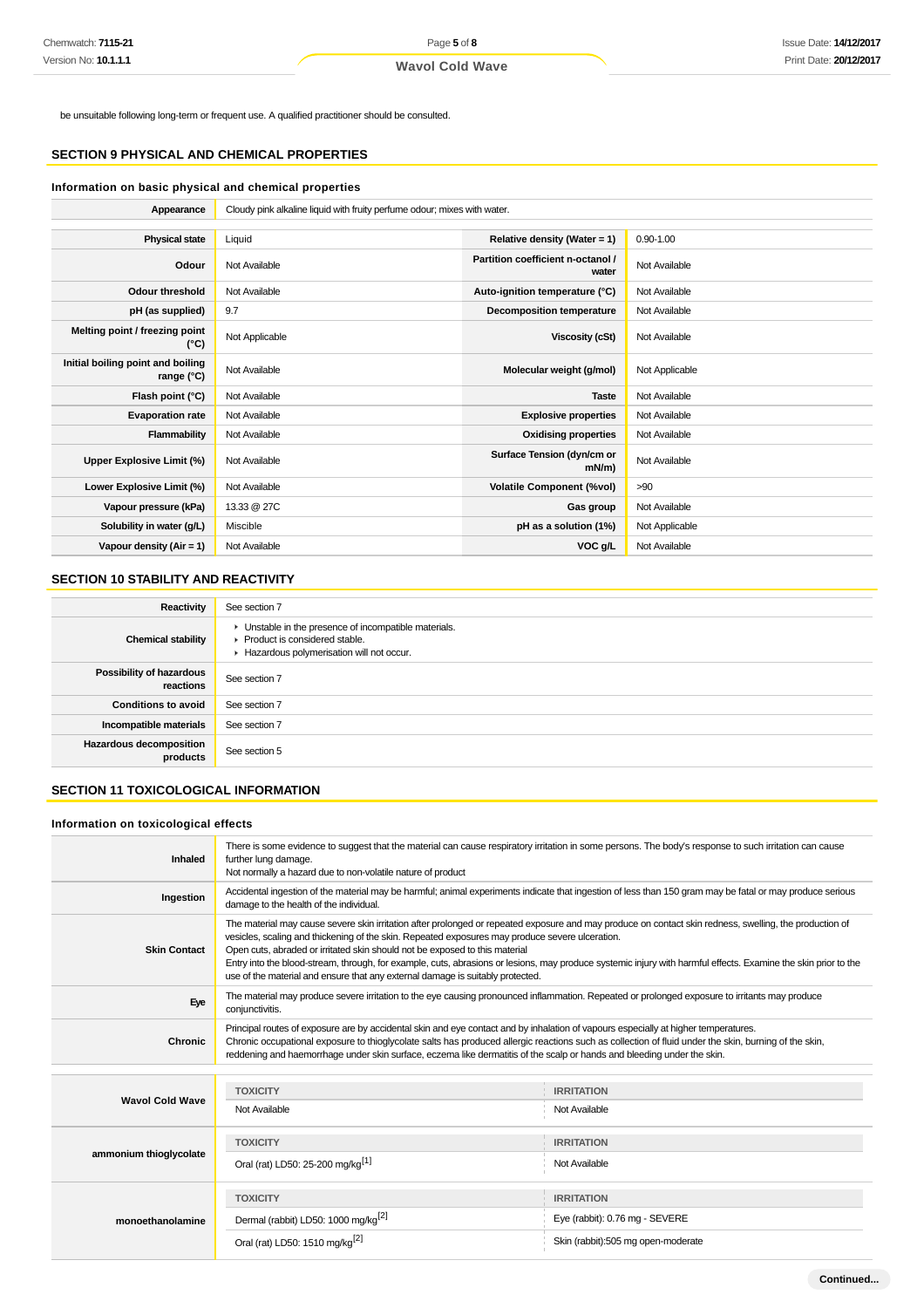| Chemwatch: <b>7115-21</b>                 |                                          | Page 6 of 8                                                                                                                                                                                                                                                                                                                                                                                                                                                                                                                                                                                                                                                                                                                                                                                                                                                                                                                                                                                                                                                                                                                                                                                                                                                                                                                                                                                                                                                                                                                                                                                                                                                                             |                                     |                                |                                                                                          | <b>Issue Date: 14/12/20</b> |
|-------------------------------------------|------------------------------------------|-----------------------------------------------------------------------------------------------------------------------------------------------------------------------------------------------------------------------------------------------------------------------------------------------------------------------------------------------------------------------------------------------------------------------------------------------------------------------------------------------------------------------------------------------------------------------------------------------------------------------------------------------------------------------------------------------------------------------------------------------------------------------------------------------------------------------------------------------------------------------------------------------------------------------------------------------------------------------------------------------------------------------------------------------------------------------------------------------------------------------------------------------------------------------------------------------------------------------------------------------------------------------------------------------------------------------------------------------------------------------------------------------------------------------------------------------------------------------------------------------------------------------------------------------------------------------------------------------------------------------------------------------------------------------------------------|-------------------------------------|--------------------------------|------------------------------------------------------------------------------------------|-----------------------------|
| Version No: <b>10.1.1.1</b>               |                                          | <b>Wavol Cold Wave</b>                                                                                                                                                                                                                                                                                                                                                                                                                                                                                                                                                                                                                                                                                                                                                                                                                                                                                                                                                                                                                                                                                                                                                                                                                                                                                                                                                                                                                                                                                                                                                                                                                                                                  |                                     |                                |                                                                                          | Print Date: 20/12/20        |
|                                           |                                          |                                                                                                                                                                                                                                                                                                                                                                                                                                                                                                                                                                                                                                                                                                                                                                                                                                                                                                                                                                                                                                                                                                                                                                                                                                                                                                                                                                                                                                                                                                                                                                                                                                                                                         |                                     |                                |                                                                                          |                             |
| Legend:                                   |                                          | 1. Value obtained from Europe ECHA Registered Substances - Acute toxicity 2.* Value obtained from manufacturer's SDS. Unless otherwise specified<br>data extracted from RTECS - Register of Toxic Effect of chemical Substances                                                                                                                                                                                                                                                                                                                                                                                                                                                                                                                                                                                                                                                                                                                                                                                                                                                                                                                                                                                                                                                                                                                                                                                                                                                                                                                                                                                                                                                         |                                     |                                |                                                                                          |                             |
|                                           |                                          |                                                                                                                                                                                                                                                                                                                                                                                                                                                                                                                                                                                                                                                                                                                                                                                                                                                                                                                                                                                                                                                                                                                                                                                                                                                                                                                                                                                                                                                                                                                                                                                                                                                                                         |                                     |                                |                                                                                          |                             |
| <b>AMMONIUM THIOGLYCOLATE</b>             | immune reactions.<br>Somnolence recorded | The following information refers to contact allergens as a group and may not be specific to this product.<br>Contact allergies quickly manifest themselves as contact eczema, more rarely as urticaria or Quincke's oedema. The pathogenesis of contact eczema<br>involves a cell-mediated (T lymphocytes) immune reaction of the delayed type. Other allergic skin reactions, e.g. contact urticaria, involve antibody-mediated<br>Asthma-like symptoms may continue for months or even years after exposure to the material ends. This may be due to a non-allergic condition known as<br>reactive airways dysfunction syndrome (RADS) which can occur after exposure to high levels of highly irritating compound. Main criteria for diagnosing<br>RADS include the absence of previous airways disease in a non-atopic individual, with sudden onset of persistent asthma-like symptoms within minutes to<br>hours of a documented exposure to the irritant. Other criteria for diagnosis of RADS include a reversible airflow pattern on lung function tests, moderate to<br>severe bronchial hyperreactivity on methacholine challenge testing, and the lack of minimal lymphocytic inflammation, without eosinophilia.<br>Ammonium and glyceryl thioglycolate and thioglycolic acid are used mainly in cosmetic permanent waving lotions. At concentrations used, these cosmetic<br>ingredients are only slightly toxic in acute exposures by mouth and skin contact. In repeated skin tests for extended periods of exposure, these ingredients<br>were toxic. Commercial permanent wave products caused temporary redness of the conjunctiva in both rinsed and unrinsed eyes. |                                     |                                |                                                                                          |                             |
| <b>Acute Toxicity</b>                     | ✔                                        |                                                                                                                                                                                                                                                                                                                                                                                                                                                                                                                                                                                                                                                                                                                                                                                                                                                                                                                                                                                                                                                                                                                                                                                                                                                                                                                                                                                                                                                                                                                                                                                                                                                                                         | Carcinogenicity                     | $\circ$                        |                                                                                          |                             |
| <b>Skin Irritation/Corrosion</b>          | $\circledcirc$                           |                                                                                                                                                                                                                                                                                                                                                                                                                                                                                                                                                                                                                                                                                                                                                                                                                                                                                                                                                                                                                                                                                                                                                                                                                                                                                                                                                                                                                                                                                                                                                                                                                                                                                         | <b>Reproductivity</b>               | $\circledcirc$                 |                                                                                          |                             |
| <b>Serious Eye Damage/Irritation</b>      | $\circledcirc$                           |                                                                                                                                                                                                                                                                                                                                                                                                                                                                                                                                                                                                                                                                                                                                                                                                                                                                                                                                                                                                                                                                                                                                                                                                                                                                                                                                                                                                                                                                                                                                                                                                                                                                                         | <b>STOT - Single Exposure</b>       | $\circledcirc$                 |                                                                                          |                             |
| <b>Respiratory or Skin</b>                | ✔                                        |                                                                                                                                                                                                                                                                                                                                                                                                                                                                                                                                                                                                                                                                                                                                                                                                                                                                                                                                                                                                                                                                                                                                                                                                                                                                                                                                                                                                                                                                                                                                                                                                                                                                                         | <b>STOT - Repeated Exposure</b>     | $\circledcirc$                 |                                                                                          |                             |
| sensitisation                             |                                          |                                                                                                                                                                                                                                                                                                                                                                                                                                                                                                                                                                                                                                                                                                                                                                                                                                                                                                                                                                                                                                                                                                                                                                                                                                                                                                                                                                                                                                                                                                                                                                                                                                                                                         |                                     |                                |                                                                                          |                             |
| <b>Mutagenicity</b>                       | $\circledcirc$                           |                                                                                                                                                                                                                                                                                                                                                                                                                                                                                                                                                                                                                                                                                                                                                                                                                                                                                                                                                                                                                                                                                                                                                                                                                                                                                                                                                                                                                                                                                                                                                                                                                                                                                         | <b>Aspiration Hazard</b><br>Legend: | $\circledcirc$                 | $\blacktriangleright$ - Data available but does not fill the criteria for classification |                             |
| <b>Toxicity</b>                           |                                          |                                                                                                                                                                                                                                                                                                                                                                                                                                                                                                                                                                                                                                                                                                                                                                                                                                                                                                                                                                                                                                                                                                                                                                                                                                                                                                                                                                                                                                                                                                                                                                                                                                                                                         |                                     |                                |                                                                                          |                             |
| <b>Wavol Cold Wave</b>                    | <b>ENDPOINT</b>                          | <b>TEST DURATION (HR)</b>                                                                                                                                                                                                                                                                                                                                                                                                                                                                                                                                                                                                                                                                                                                                                                                                                                                                                                                                                                                                                                                                                                                                                                                                                                                                                                                                                                                                                                                                                                                                                                                                                                                               | <b>SPECIES</b>                      |                                | VALUE                                                                                    | <b>SOURCE</b>               |
|                                           | Not<br>Available                         | Not Available                                                                                                                                                                                                                                                                                                                                                                                                                                                                                                                                                                                                                                                                                                                                                                                                                                                                                                                                                                                                                                                                                                                                                                                                                                                                                                                                                                                                                                                                                                                                                                                                                                                                           | Not Available                       |                                | Not<br>Available                                                                         | Not<br>Available            |
|                                           | <b>ENDPOINT</b>                          | <b>TEST DURATION (HR)</b>                                                                                                                                                                                                                                                                                                                                                                                                                                                                                                                                                                                                                                                                                                                                                                                                                                                                                                                                                                                                                                                                                                                                                                                                                                                                                                                                                                                                                                                                                                                                                                                                                                                               | <b>SPECIES</b>                      |                                | VALUE                                                                                    | <b>SOURCE</b>               |
|                                           | <b>EC50</b>                              | 48                                                                                                                                                                                                                                                                                                                                                                                                                                                                                                                                                                                                                                                                                                                                                                                                                                                                                                                                                                                                                                                                                                                                                                                                                                                                                                                                                                                                                                                                                                                                                                                                                                                                                      | Crustacea                           |                                | 38mg/L                                                                                   | 2                           |
| ammonium thioglycolate                    | <b>EC50</b>                              | 72                                                                                                                                                                                                                                                                                                                                                                                                                                                                                                                                                                                                                                                                                                                                                                                                                                                                                                                                                                                                                                                                                                                                                                                                                                                                                                                                                                                                                                                                                                                                                                                                                                                                                      | Algae or other aquatic plants       |                                | 2.6mg/L                                                                                  | 2                           |
|                                           | <b>NOEC</b>                              | 72                                                                                                                                                                                                                                                                                                                                                                                                                                                                                                                                                                                                                                                                                                                                                                                                                                                                                                                                                                                                                                                                                                                                                                                                                                                                                                                                                                                                                                                                                                                                                                                                                                                                                      | Algae or other aquatic plants       |                                | 1.45mg/L                                                                                 | 2                           |
|                                           | <b>ENDPOINT</b>                          | <b>TEST DURATION (HR)</b>                                                                                                                                                                                                                                                                                                                                                                                                                                                                                                                                                                                                                                                                                                                                                                                                                                                                                                                                                                                                                                                                                                                                                                                                                                                                                                                                                                                                                                                                                                                                                                                                                                                               | <b>SPECIES</b>                      |                                | VALUE                                                                                    | <b>SOURCE</b>               |
|                                           | <b>LC50</b>                              | 96                                                                                                                                                                                                                                                                                                                                                                                                                                                                                                                                                                                                                                                                                                                                                                                                                                                                                                                                                                                                                                                                                                                                                                                                                                                                                                                                                                                                                                                                                                                                                                                                                                                                                      | Fish                                |                                | $=75$ mg/L                                                                               | 1                           |
| monoethanolamine                          | EC50                                     | 48                                                                                                                                                                                                                                                                                                                                                                                                                                                                                                                                                                                                                                                                                                                                                                                                                                                                                                                                                                                                                                                                                                                                                                                                                                                                                                                                                                                                                                                                                                                                                                                                                                                                                      | Crustacea                           |                                | $=65$ mg/L                                                                               | 1                           |
|                                           | <b>EC50</b>                              | 72                                                                                                                                                                                                                                                                                                                                                                                                                                                                                                                                                                                                                                                                                                                                                                                                                                                                                                                                                                                                                                                                                                                                                                                                                                                                                                                                                                                                                                                                                                                                                                                                                                                                                      | Algae or other aquatic plants       |                                | $=15mg/L$                                                                                | $\overline{1}$              |
|                                           | <b>NOEC</b>                              | 504<br>Crustacea                                                                                                                                                                                                                                                                                                                                                                                                                                                                                                                                                                                                                                                                                                                                                                                                                                                                                                                                                                                                                                                                                                                                                                                                                                                                                                                                                                                                                                                                                                                                                                                                                                                                        |                                     | $0.85$ mg/L                    | 2                                                                                        |                             |
| Legend:                                   |                                          | Extracted from 1. IUCLID Toxicity Data 2. Europe ECHA Registered Substances - Ecotoxicological Information - Aquatic Toxicity 3. EPIWIN Suite V3.12<br>(QSAR) - Aquatic Toxicity Data (Estimated) 4. US EPA, Ecotox database - Aquatic Toxicity Data 5. ECETOC Aquatic Hazard Assessment Data 6. NITE<br>(Japan) - Bioconcentration Data 7. METI (Japan) - Bioconcentration Data 8. Vendor Data                                                                                                                                                                                                                                                                                                                                                                                                                                                                                                                                                                                                                                                                                                                                                                                                                                                                                                                                                                                                                                                                                                                                                                                                                                                                                         |                                     |                                |                                                                                          |                             |
| DO NOT discharge into sewer or waterways. |                                          |                                                                                                                                                                                                                                                                                                                                                                                                                                                                                                                                                                                                                                                                                                                                                                                                                                                                                                                                                                                                                                                                                                                                                                                                                                                                                                                                                                                                                                                                                                                                                                                                                                                                                         |                                     |                                |                                                                                          |                             |
| Persistence and degradability             |                                          |                                                                                                                                                                                                                                                                                                                                                                                                                                                                                                                                                                                                                                                                                                                                                                                                                                                                                                                                                                                                                                                                                                                                                                                                                                                                                                                                                                                                                                                                                                                                                                                                                                                                                         |                                     |                                |                                                                                          |                             |
| Ingredient<br>ammonium thioglycolate      | Persistence: Water/Soil<br>LOW           |                                                                                                                                                                                                                                                                                                                                                                                                                                                                                                                                                                                                                                                                                                                                                                                                                                                                                                                                                                                                                                                                                                                                                                                                                                                                                                                                                                                                                                                                                                                                                                                                                                                                                         |                                     | Persistence: Air<br><b>LOW</b> |                                                                                          |                             |
| monoethanolamine                          | <b>LOW</b>                               |                                                                                                                                                                                                                                                                                                                                                                                                                                                                                                                                                                                                                                                                                                                                                                                                                                                                                                                                                                                                                                                                                                                                                                                                                                                                                                                                                                                                                                                                                                                                                                                                                                                                                         |                                     | <b>LOW</b>                     |                                                                                          |                             |
|                                           |                                          |                                                                                                                                                                                                                                                                                                                                                                                                                                                                                                                                                                                                                                                                                                                                                                                                                                                                                                                                                                                                                                                                                                                                                                                                                                                                                                                                                                                                                                                                                                                                                                                                                                                                                         |                                     |                                |                                                                                          |                             |
| <b>Bioaccumulative potential</b>          |                                          |                                                                                                                                                                                                                                                                                                                                                                                                                                                                                                                                                                                                                                                                                                                                                                                                                                                                                                                                                                                                                                                                                                                                                                                                                                                                                                                                                                                                                                                                                                                                                                                                                                                                                         |                                     |                                |                                                                                          |                             |
| Ingredient                                | <b>Bioaccumulation</b>                   |                                                                                                                                                                                                                                                                                                                                                                                                                                                                                                                                                                                                                                                                                                                                                                                                                                                                                                                                                                                                                                                                                                                                                                                                                                                                                                                                                                                                                                                                                                                                                                                                                                                                                         |                                     |                                |                                                                                          |                             |
| ammonium thioglycolate                    | LOW (LogKOW = $0.0305$ )                 |                                                                                                                                                                                                                                                                                                                                                                                                                                                                                                                                                                                                                                                                                                                                                                                                                                                                                                                                                                                                                                                                                                                                                                                                                                                                                                                                                                                                                                                                                                                                                                                                                                                                                         |                                     |                                |                                                                                          |                             |
| monoethanolamine                          | LOW (LogKOW = $-1.31$ )                  |                                                                                                                                                                                                                                                                                                                                                                                                                                                                                                                                                                                                                                                                                                                                                                                                                                                                                                                                                                                                                                                                                                                                                                                                                                                                                                                                                                                                                                                                                                                                                                                                                                                                                         |                                     |                                |                                                                                          |                             |
| Mobility in soil                          |                                          |                                                                                                                                                                                                                                                                                                                                                                                                                                                                                                                                                                                                                                                                                                                                                                                                                                                                                                                                                                                                                                                                                                                                                                                                                                                                                                                                                                                                                                                                                                                                                                                                                                                                                         |                                     |                                |                                                                                          |                             |
| Ingredient                                | <b>Mobility</b>                          |                                                                                                                                                                                                                                                                                                                                                                                                                                                                                                                                                                                                                                                                                                                                                                                                                                                                                                                                                                                                                                                                                                                                                                                                                                                                                                                                                                                                                                                                                                                                                                                                                                                                                         |                                     |                                |                                                                                          |                             |
| ammonium thioglycolate                    | $HIGH (KOC = 1.201)$                     |                                                                                                                                                                                                                                                                                                                                                                                                                                                                                                                                                                                                                                                                                                                                                                                                                                                                                                                                                                                                                                                                                                                                                                                                                                                                                                                                                                                                                                                                                                                                                                                                                                                                                         |                                     |                                |                                                                                          |                             |
| monoethanolamine                          | $HIGH (KOC = 1)$                         |                                                                                                                                                                                                                                                                                                                                                                                                                                                                                                                                                                                                                                                                                                                                                                                                                                                                                                                                                                                                                                                                                                                                                                                                                                                                                                                                                                                                                                                                                                                                                                                                                                                                                         |                                     |                                |                                                                                          |                             |

### **SECTION 12 ECOLOGICAL INFORMATION**

### **Toxicity**

| <b>Wavol Cold Wave</b> | <b>ENDPOINT</b>  | <b>TEST DURATION (HR)</b> | <b>SPECIES</b>                | VALUE            | <b>SOURCE</b>    |
|------------------------|------------------|---------------------------|-------------------------------|------------------|------------------|
|                        | Not<br>Available | Not Available             | Not Available                 | Not<br>Available | Not<br>Available |
| ammonium thioglycolate | <b>ENDPOINT</b>  | <b>TEST DURATION (HR)</b> | <b>SPECIES</b>                | <b>VALUE</b>     | <b>SOURCE</b>    |
|                        | <b>EC50</b>      | 48                        | Crustacea                     | 38mg/L           | 2                |
|                        | <b>EC50</b>      | 72                        | Algae or other aquatic plants | $2.6$ mg/L       | 2                |
|                        | <b>NOEC</b>      | 72                        | Algae or other aquatic plants | 1.45mg/L         | $\overline{2}$   |
| monoethanolamine       | <b>ENDPOINT</b>  | <b>TEST DURATION (HR)</b> | <b>SPECIES</b>                | VALUE            | <b>SOURCE</b>    |
|                        | <b>LC50</b>      | 96                        | Fish                          | $=75$ mg/L       |                  |
|                        | <b>EC50</b>      | 48                        | Crustacea                     | $=65$ mg/L       |                  |
|                        | <b>EC50</b>      | 72                        | Algae or other aquatic plants | $=15$ mg/L       |                  |
|                        |                  |                           |                               | $0.85$ mg/L      | $\frac{1}{2}$    |

### **DO NOT** discharge into sewer or waterways.

### **Persistence and degradability**

| Ingredient             | Persistence: Water/Soil | Persistence: Air |
|------------------------|-------------------------|------------------|
| ammonium thioglycolate | LOW                     | LOW              |
| pethanolamine          | LOW                     | LOW<br>$\sim$    |

### **Bioaccumulative potential**

| Ingredient             | <b>Bioaccumulation</b>   |
|------------------------|--------------------------|
| ammonium thioglycolate | LOW (LogKOW = $0.0305$ ) |
| monoethanolamine       | LOW (LogKOW = $-1.31$ )  |

#### **Mobility in soil**

| Ingredient             | <b>Mobility</b>      |
|------------------------|----------------------|
| ammonium thioglycolate | $HIGH (KOC = 1.201)$ |
| monoethanolamine       | $HIGH (KOC = 1)$     |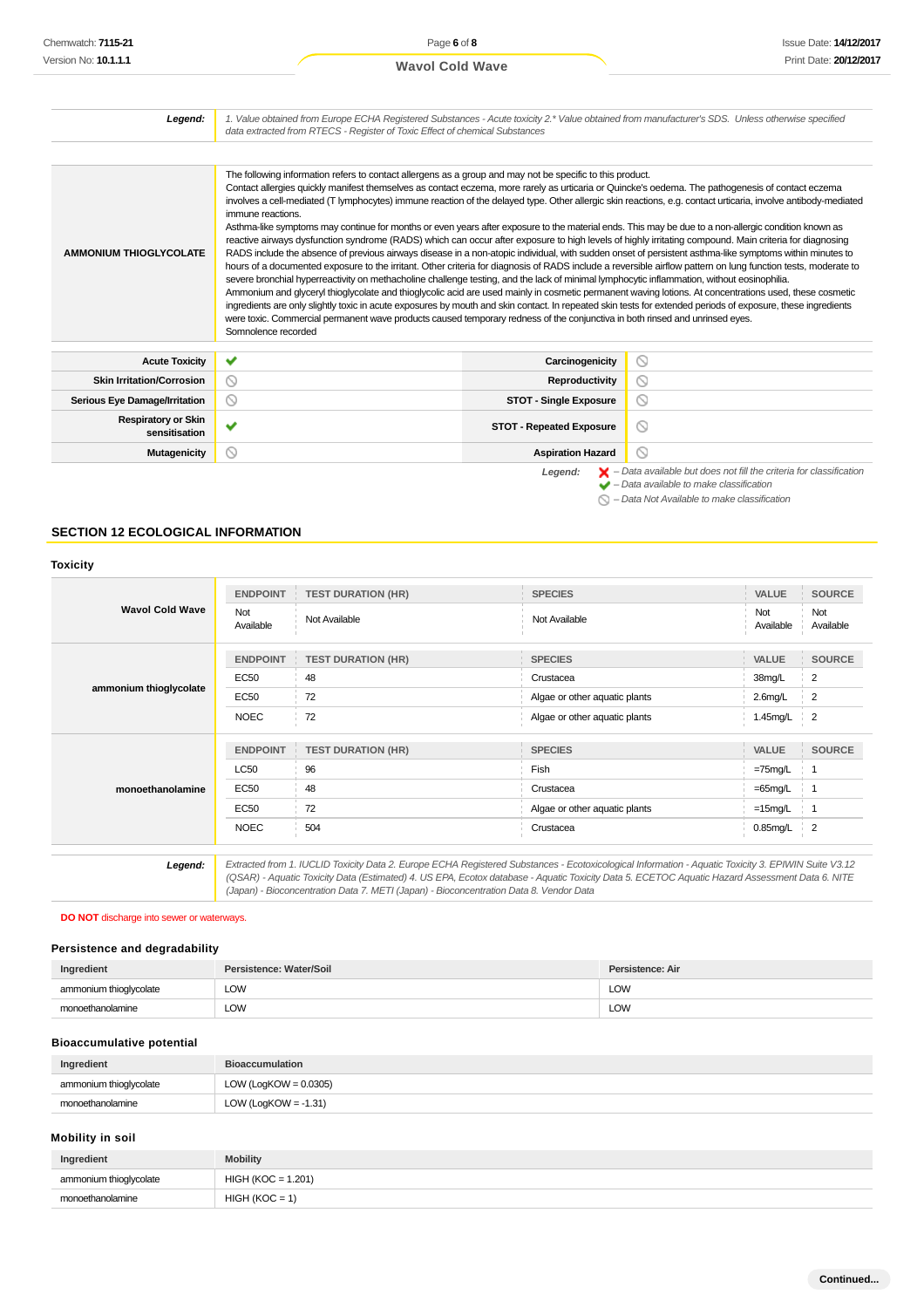### **SECTION 13 DISPOSAL CONSIDERATIONS**

#### **Waste treatment methods**

| <b>Product / Packaging disposal</b> | Recycle wherever possible.<br>► Consult manufacturer for recycling options or consult local or regional waste management authority for disposal if no suitable treatment or disposal<br>facility can be identified.<br>Dispose of by: burial in a land-fill specifically licensed to accept chemical and / or pharmaceutical wastes or incineration in a licensed apparatus (after<br>admixture with suitable combustible material).<br>Decontaminate empty containers. |
|-------------------------------------|-------------------------------------------------------------------------------------------------------------------------------------------------------------------------------------------------------------------------------------------------------------------------------------------------------------------------------------------------------------------------------------------------------------------------------------------------------------------------|
|                                     |                                                                                                                                                                                                                                                                                                                                                                                                                                                                         |

### **SECTION 14 TRANSPORT INFORMATION**

#### **Labels Required**

| Marine Pollu<br>ollutant<br>Mid | <b>NO</b>      |
|---------------------------------|----------------|
| HA.<br><b>ZCHEM</b>             | Not Applicable |

#### **Land transport (ADG): NOT REGULATED FOR TRANSPORT OF DANGEROUS GOODS**

#### **Air transport (ICAO-IATA / DGR): NOT REGULATED FOR TRANSPORT OF DANGEROUS GOODS**

#### **Sea transport (IMDG-Code / GGVSee): NOT REGULATED FOR TRANSPORT OF DANGEROUS GOODS**

**Transport in bulk according to Annex II of MARPOL and the IBC code**

Not Applicable

### **SECTION 15 REGULATORY INFORMATION**

#### **Safety, health and environmental regulations / legislation specific for the substance or mixture**

|  | └ AMMONIUM THIOGLYCOLATE(5421-46-5) IS FOUND ON THE FOLLOWING REGULATORY LISTS |
|--|--------------------------------------------------------------------------------|
|  |                                                                                |

| Australia Hazardous Substances Information System - Consolidated Lists | Australia Inventory of Chemical Substances (AICS) |
|------------------------------------------------------------------------|---------------------------------------------------|
| MONOETHANOLAMINE(141-43-5) IS FOUND ON THE FOLLOWING REGULATORY LISTS  |                                                   |

### Australia Exposure Standards

Australia Hazardous Substances Information System - Consolidated Lists

| <b>National Inventory</b>     | <b>Status</b>                                                                                                                                                                                |
|-------------------------------|----------------------------------------------------------------------------------------------------------------------------------------------------------------------------------------------|
| Australia - AICS              | Υ                                                                                                                                                                                            |
| Canada - DSL                  | Υ                                                                                                                                                                                            |
| Canada - NDSL                 | N (ammonium thioglycolate; monoethanolamine)                                                                                                                                                 |
| China - IECSC                 | Υ                                                                                                                                                                                            |
| Europe - EINEC / ELINCS / NLP | Y                                                                                                                                                                                            |
| Japan - ENCS                  | Υ                                                                                                                                                                                            |
| Korea - KECI                  | v                                                                                                                                                                                            |
| New Zealand - NZIoC           | Υ                                                                                                                                                                                            |
| Philippines - PICCS           | Υ                                                                                                                                                                                            |
| USA - TSCA                    | Υ                                                                                                                                                                                            |
| Legend:                       | $Y = All$ ingredients are on the inventory<br>$N = Not$ determined or one or more ingredients are not on the inventory and are not exempt from listing(see specific ingredients in brackets) |

Australia Inventory of Chemical Substances (AICS)

#### **SECTION 16 OTHER INFORMATION**

#### **Other information**

Classification of the preparation and its individual components has drawn on official and authoritative sources as well as independent review by the Chemwatch Classification committee using available literature references.

The SDS is a Hazard Communication tool and should be used to assist in the Risk Assessment. Many factors determine whether the reported Hazards are Risks in the workplace or other settings. Risks may be determined by reference to Exposures Scenarios. Scale of use, frequency of use and current or available engineering controls must be considered.

#### **Definitions and abbreviations**

PC-TWA: Permissible Concentration-Time Weighted Average PC-STEL: Permissible Concentration-Short Term Exposure Limit IARC: International Agency for Research on Cancer ACGIH: American Conference of Governmental Industrial Hygienists STEL: Short Term Exposure Limit TEEL: Temporary Emergency Exposure Limit。 IDLH: Immediately Dangerous to Life or Health Concentrations OSF: Odour Safety Factor NOAEL :No Observed Adverse Effect Level LOAEL: Lowest Observed Adverse Effect Level TLV: Threshold Limit Value LOD: Limit Of Detection

| OTV: Odour Threshold Value |
|----------------------------|
|                            |